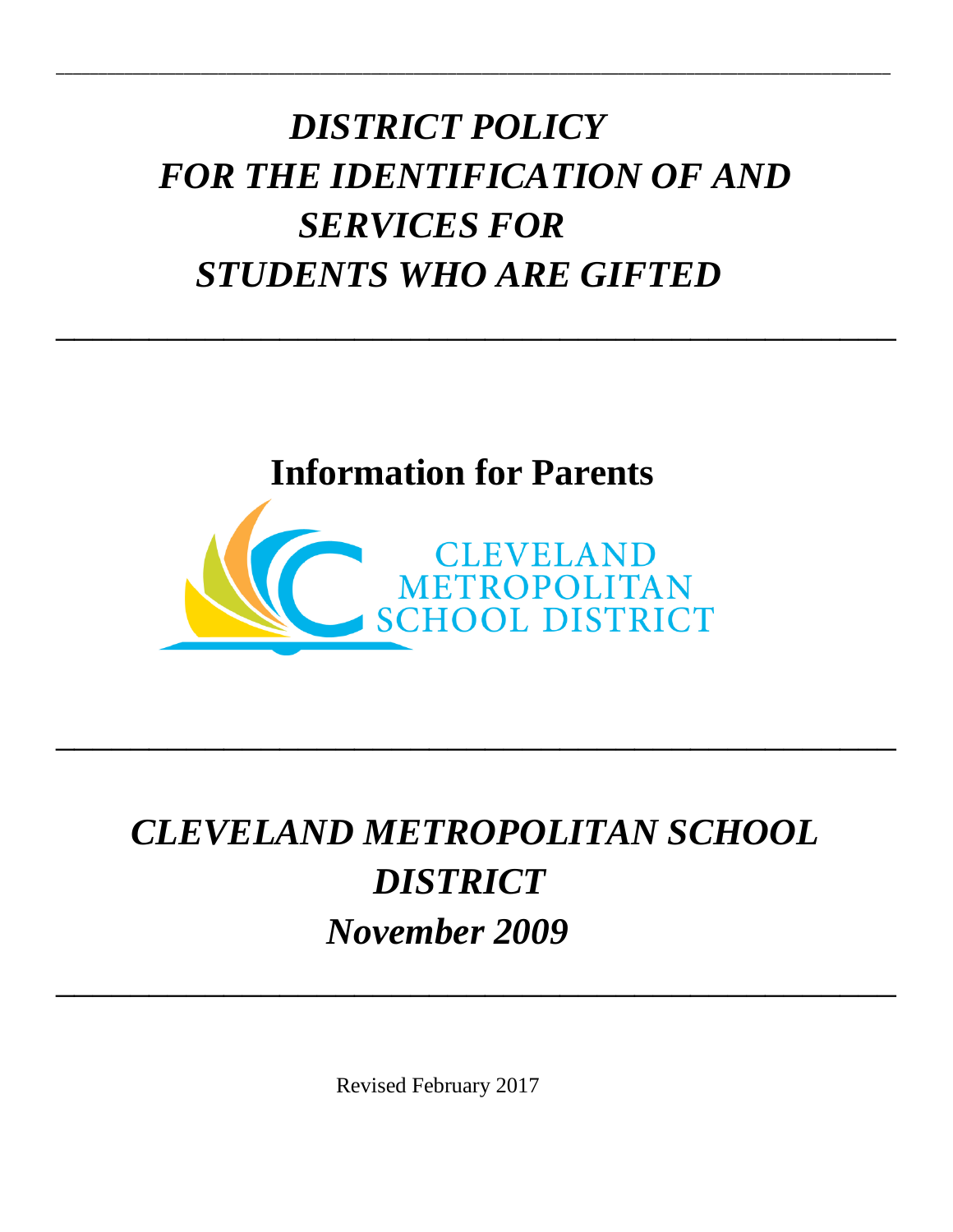### **IDENTIFICATION**

A student in the Cleveland Metropolitan School District is identified as gifted based upon nationally-normed standardized group tests administered to all students in grades K-8. CMSD administers the MAP Test for identification in the areas of Reading and Math.

**\_\_\_\_\_\_\_\_\_\_\_\_\_\_\_\_\_\_\_\_\_\_\_\_\_\_\_\_\_\_\_\_\_\_\_\_\_\_\_\_\_\_\_\_\_\_\_\_\_\_\_\_\_\_\_\_\_\_\_\_\_\_\_\_\_\_\_**

CMSD's Visual and Performing Arts Department will conduct auditions and evaluations of visual displays of student work along with obtaining a teacher checklist to identify children in the area of Visual Arts, Drama, or Music.

As a result of the group screening, the Gifted Program Manager reviews the test data and sends an invitation letter to the parent/guardian of the children that qualify for gifted services by the ODE mandated ID score specified in the document entitled *Assessment Instruments Used for Gifted Identification, Notice for Parents.* Parents have the option to accept or decline the services. If placement is accepted, it may require a change in school assignment for the child. If placement is denied, the child remains at his/her current school. In the future, if a parent decides to consider the gifted placement, the Program Manager should be contacted to arrange the child's move to the gifted site.

From the group tests, children meeting the District's screen score as specified in the Assessment Instrument document, can be administered a 2<sup>nd</sup> test on an individual basis by a trained School Psychologist in the area(s) where the screen score was met. If the child meets the identification (ID) score from this 2<sup>nd</sup> test, the child will be invited into the gifted program.

If the child is not admitted to the gifted program, the child remains in General Education services. Other options such as subject-acceleration or differentiated instruction within the regular classroom are discussed.

Please refer to the document entitled *Assessment Instruments Used for Gifted Identification* to determine the scores required for gifted identification on the group and individual assessments. Individual tests are also administered for the following reasons: (1) a child is new to the District and has no prior standardized testing; (2) a parent applied to the gifted program and test data on record is more than 24 months old.

In the event that a child new to CMSD applies to the gifted program and shows documentation of standardized tests and those tests are on the Ohio Department of Education approved instrument list, the child will be accepted into the program if the criterion is met. If the scores do not meet ID entrance criteria but meet screen criteria, the child is assigned to his/her home school until the individual assessment with a school psychologist is done, within 60 days of the referral.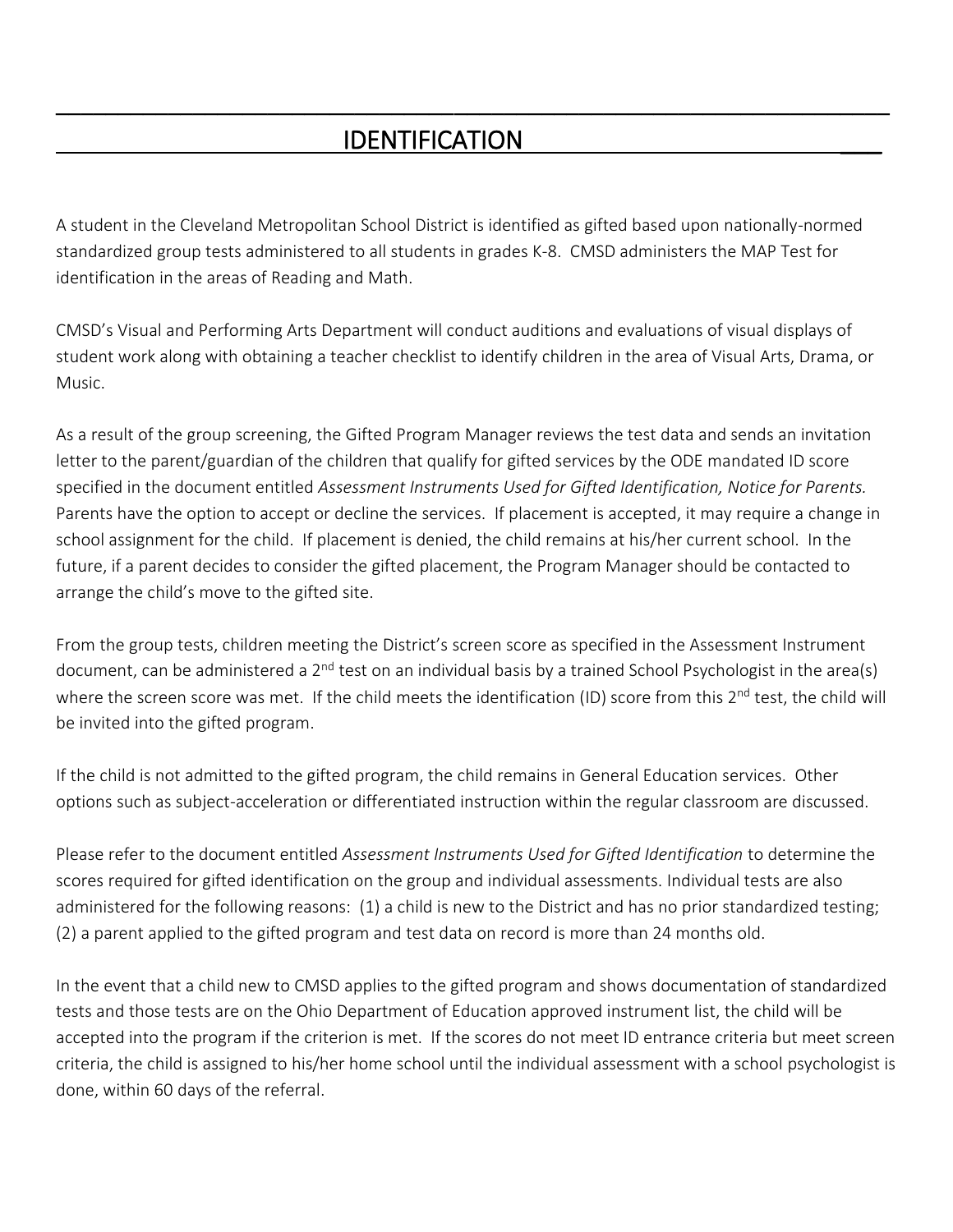After the individual psychological evaluation has been completed, the parent will be contacted by telephone to schedule a conference to discuss test scores. A follow-up letter may be sent with results. If the child has met gifted criteria, then he/she will be moved to the gifted site. If criterion has not been met, the child will remain at the home school.

Children may also be referred for gifted programming by completing a *Gifted Identification and Services Application* that can be obtained by calling the Office of Gifted Education at (216) 838-0131 or downloaded from the CMSD website. A child may be nominated by a teacher, school administrator, parent, or self. Children must meet the acceptance criteria as outlined in the *Services* section below.

Methods are used to screen/assess students who are culturally diverse, economically disadvantaged, have a disability or have limited English proficiency. When necessary, special arrangements are made to obtain and administer tests in a student's native language, if other than the English language. For populations of students with physical, sensory, and other disabilities, test accommodations are made to reflect accurate aptitude and achievement results.

#### SERVICES

 $\overline{\phantom{a}}$ 

Cleveland Metropolitan School District students, who are identified in one or more of the following areas, will be accepted to the CMSD Gifted Education Program: Superior Cognitive, Mathematics, Reading, Science, Social Studies, and Creative Thinking Ability.

Please refer to the document entitled *Assessment Instruments Used for Gifted Identification* to determine the scores required for gifted identification on the group and individual assessments.

All CMSD students are given the opportunity to sit for the group standardized tests administered at the specific grade levels outlined in the Identification section of this brochure. Students exempt from testing are those receiving Special Education services and participate in the Alternate Assessment process as specified in their Individual Education Plan (IEP). Special Education students on IEP's that participate in Statewide and Districtwide testing are required to sit for the MAP Testing with or without accommodations, as specified in their IEP and/or written in the procedures and policies in the administration manual of the MAP test.

For those students not maintaining pace of the academic rigor of the program, teachers must implement and document intervention strategies and meet with the parent/guardian at least two times during the quarter before parents can request removal from the program. An exit interview at the end of the quarter is required where a team meets and signs off on the child exiting the program per parent/guardian request. The team must consist of a school administrator, teacher, parent, and Gifted Program Manager. The student's attendance at this meeting is optional.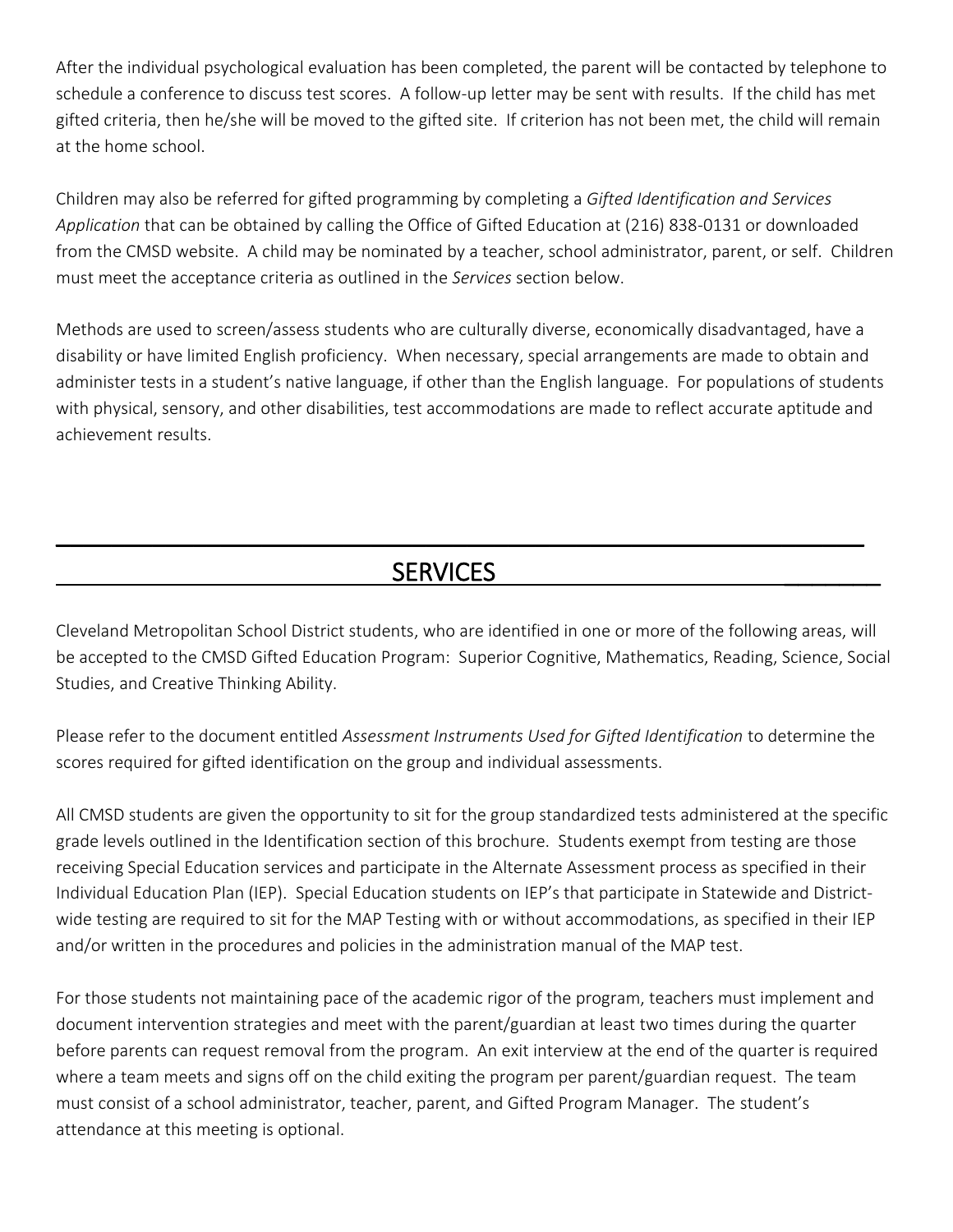CMSD services children that are "Twice Exceptional." Students that are "Twice Exceptional" have been identified as gifted and as having a disability such as ADHD, Autism, Visual Impairment, etc. These students are serviced under their IEP (Individual Education Plan) for their disability and their WEP (Written Education Plan) for their area(s) of giftedness. Classroom placement is determined by the school's SST (Student Support Team) and may include a self-contained gifted classroom with resource room support from a Special Education Intervention Specialist.

Students in grades 2 through 6 are provided services in a self-contained classroom with other gifted identified students and a Gifted Intervention Specialist licensed in gifted education grades K-12. The gifted self-contained programs are located in 5 designated sites. Students are assigned to the self-contained gifted site closest to their home address. Servicing in the self-contained classroom is full-day, every day.

Students in grades 7 and 8 are serviced in a gifted cluster group in a general education classroom and taught by a teacher that is licensed and highly qualified in the subject area that he/she teaches. Middle grade students participate in Honors coursework at select schools and can achieve high school credit in Algebra I, Language, and Physical Science. Students in grades 9-12 are given the opportunity to participate in Honors and Advanced Placement (AP) programming or may apply to a thematic program specializing in areas such as Science and Medicine, Architecture and Design, Technology, or Engineering.

The Gifted Pull-out Program Model is offered to gifted identified students whose parents choose one of the twelve CMSD New and Innovative (Specialty) Schools in lieu of their neighborhood school. Students are taught in a Resource Room by a Licensed Gifted Intervention Specialist with other gifted identified students for 225 minutes per week in grades 2 through 5 and 240 minutes per week for students in grades six.

CMSD offers the following placement and servicing for its gifted identified students:

Self-Contained Gifted Classrooms - grades 2-6 Gifted Pull-out Resource Room - grades 2-6 Gifted Cluster Groups - grades 7-8 Honors Program and Advanced Placement Coursework in High School Single-Subject or Whole-Grade Acceleration in any CMSD School Post-Secondary Enrollment Options Early Graduation from High School Differentiated Instruction Service Learning and other enrichment opportunities